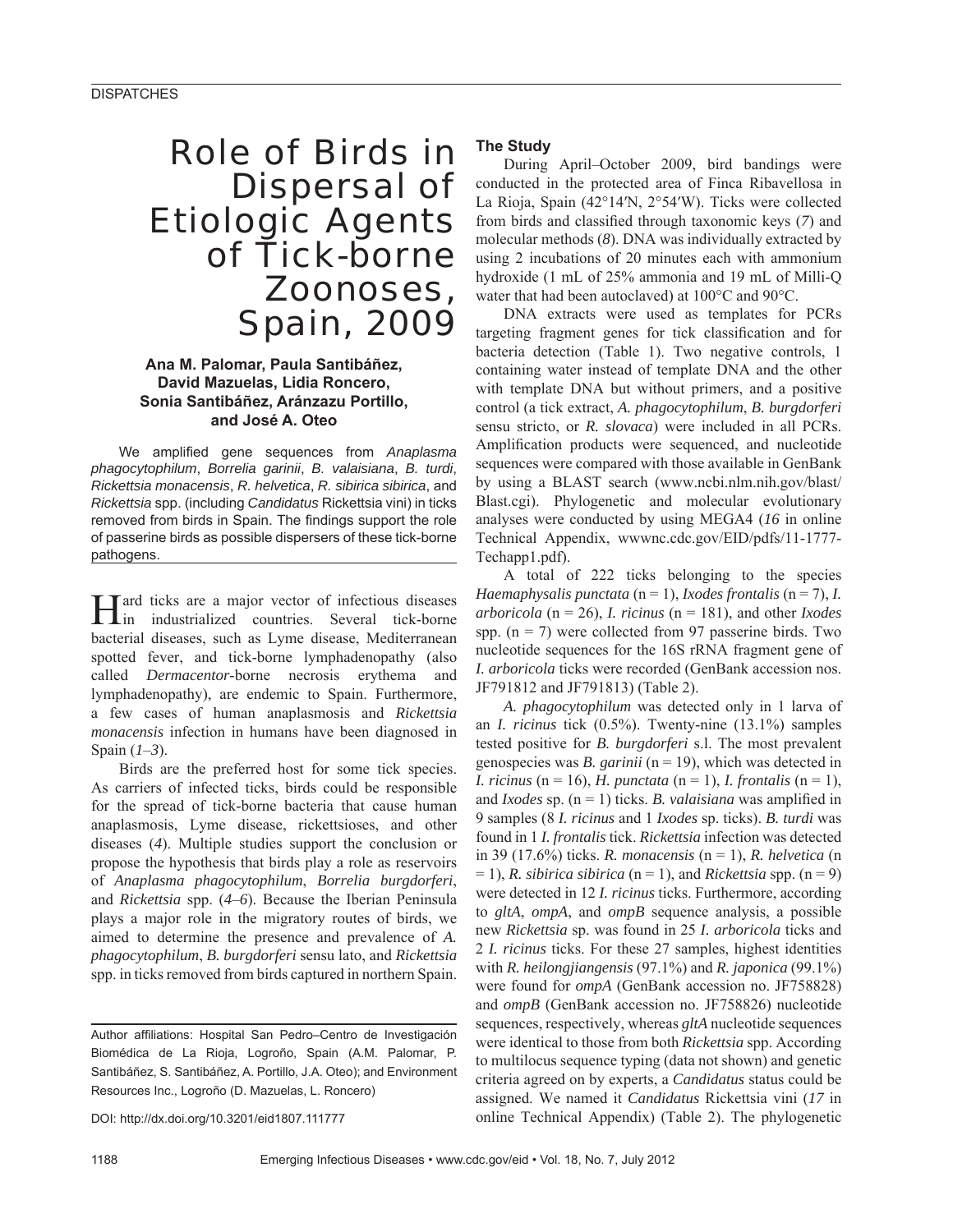|                 |                     |                    |                                      | Amplified    | Annealing   |          |
|-----------------|---------------------|--------------------|--------------------------------------|--------------|-------------|----------|
| Bacteria        | Gene target         | Primer name        | Primer sequence, $5' \rightarrow 3'$ | fragment, bp | $temp., °C$ | Ref.     |
| Anaplasma       | 16S rRNA,           | qe3a               | CACATGCAAGTCGAACGGATTATTC            | 932          | 55          | (9)      |
| spp.            | nested              | ge10r              | TTCCGTTAAGAAGGAT CTAATCTCC           |              |             |          |
|                 |                     | ge9f               | AACGGATTATTCTTTATAGCTTGCT            | 546          | 55          | (9)      |
|                 |                     | ge <sub>2</sub>    | GGCAGTATTAAAAGCAGCTCCAGG             |              |             |          |
|                 | msp                 | msp3F              | CCAGCGTTTAGCAAGATAAGAG               | 334          | 56          | (10)     |
|                 |                     | msp3R              | <b>GCCCAGTAACAACATCATAAGC</b>        |              |             |          |
| <b>Borrelia</b> | flaB,               | Outer <sub>1</sub> | AARGAATTGGCAGTTCAATC                 | 497          | 52          | (11)     |
| spp.            | nested <sup>+</sup> | Outer <sub>2</sub> | <b>GCATTTTCWATTTTAGCAAGTGATG</b>     |              |             |          |
|                 |                     | Inner <sub>1</sub> | ACATATTCAGATGCAGACAGAGGTTCTA         | 389          | 55          | (11)     |
|                 |                     | Inner <sub>2</sub> | GAAGGTGCTGTAGCAGGTGCTGGCTGT          |              |             |          |
|                 | 5S-23S              | 23SC1              | <b>TAAGCTGACTAATACTAATTACCC</b>      | 380          | 52          | (12)     |
|                 | intergenic          | 23SN1              | ACCATAGACTCTTATTACTTTGAC             |              |             |          |
|                 | spacer, nested      | 5SCB               | GAGAGTAGGTTATTGCCAGGG                | 226          | 55          | (12)     |
|                 |                     | 23SN2              | ACCATAGACTCTTATTACTTTGACCA           |              |             |          |
| Rickettsia      | ompA,               | Rr190.70p          | ATGGCGAATATTTCTCCAAAA                | 631          | 46          | (13, 14) |
| spp.            | seminested          | Rr190.701n         | GTTCCGTTAATGGCAGCATCT                |              |             |          |
|                 |                     | Rr190.70p          | ATGGCGAATATTTCTCCAAAA                | 532          | 48          | (14)     |
|                 |                     | Rr190.602n         | AGTGCAGCATTCGCTCCCCCT                |              |             |          |
|                 | ompB, nested        | rompB OF           | GTAACCGGAAGTAATCGTTTCGTAA            | 511          | 54          | (15)     |
|                 |                     | rompB OR           | <b>GCTTTATAACCAGCTAAACCACC</b>       |              |             |          |
|                 |                     | rompB SFG IF       | <b>GTTTAATACGTGCTGCTAACCAA</b>       | 420          | 56          | (15)     |
|                 |                     | rompB SFG/TG IR    | <b>GGTTTGGCCCATATACCATAAG</b>        |              |             |          |
|                 | gltA central        | RpCS.877p          | GGGGGCCTGCTCACGGCGG                  | 381          | 48          | (14)     |
|                 | region,             | RpCS1258n          | ATTGCAAAAAGTACAGTGAACA               |              |             |          |
|                 | nested              | RpCS.896p          | <b>GGCTAATGAAGCAGTGATAA</b>          | 337          | 54          | (15)     |
|                 |                     | RpCS.1233n         | GCGACGGTATACCCATAGC                  |              |             |          |

|  |  |  |  |  | Table 1. PCR primer pairs used in study of the role of birds in dispersal of etiologic agents of tick-borne zoonoses, Spain, 2009* |  |  |
|--|--|--|--|--|------------------------------------------------------------------------------------------------------------------------------------|--|--|
|  |  |  |  |  |                                                                                                                                    |  |  |

\*Temp., temperature; ref., reference; *msp*, p44 major surface protein gene; *flaB*, flagellin gene; *ompB*, 120-kDa genus common antigen gene; *ompA*, 190 kDa protein antigen gene; *gltA*, citrate synthase gene.

 $\uparrow$ R = A/G; W = A/T.

| Table 2. Anaplasma phagocytophilum, Borrelia burgdorferi s.l., and Rickettsia spp. detected in ticks removed from birds, Spain, 2009* |                        |                |                              |                            |  |  |  |
|---------------------------------------------------------------------------------------------------------------------------------------|------------------------|----------------|------------------------------|----------------------------|--|--|--|
|                                                                                                                                       | <b>Tick</b>            |                |                              |                            |  |  |  |
| <b>Bacteria</b>                                                                                                                       | <b>Species</b>         | <b>Stage</b>   | Bird species (no. specimens) | Gene targets               |  |  |  |
| A. phagocytophilum                                                                                                                    | Ixodes ricinus         | 1 <sub>L</sub> | Turdus merula (1)            | msp                        |  |  |  |
| B. garinii                                                                                                                            | I. ricinus             | 4 L, 2 N       | T. merula (9)                | $f$ laB, 5-23S is          |  |  |  |
|                                                                                                                                       |                        | 3 L, 4 N       |                              | flaB or 5-23S is           |  |  |  |
|                                                                                                                                       |                        | 1 <sub>L</sub> | Erithacus rubecula (1)       | $f$ la $B$                 |  |  |  |
|                                                                                                                                       |                        | 1 <sub>L</sub> | T. philomelos (1)            | $f$ laB, 5-23S is          |  |  |  |
|                                                                                                                                       |                        | 1 <sub>L</sub> | Troglodytes troglodytes (1)  | $f$ laB, 5-23S is          |  |  |  |
|                                                                                                                                       | I. frontalis           | 1 F            | T. philomelos (1)            | $f$ laB, 5-23S is          |  |  |  |
|                                                                                                                                       | <i>lxodes</i> spp.     | 1 L            | E. rubecula (1)              | $5-23S$ is                 |  |  |  |
|                                                                                                                                       | Haemaphysalis punctata | 1 L            | T. merula (1)                | $f$ laB, 5-23S is          |  |  |  |
| B. valaisiana                                                                                                                         | Ixodes spp.            | 1 <sub>L</sub> | T. merula (1)                | $f$ laB, 5-23S is          |  |  |  |
|                                                                                                                                       | I. ricinus             | 1 L, 1 N       | T. merula (3)                | $f$ laB, 5-23S is          |  |  |  |
|                                                                                                                                       |                        | 2L             |                              | flaB                       |  |  |  |
|                                                                                                                                       |                        | 1 L, 1 N       | T. philomelos (2)            | $f$ laB, 5-23S is          |  |  |  |
|                                                                                                                                       |                        | 1 <sub>L</sub> | E. rubecula (1)              | $f$ laB, 5-23S is          |  |  |  |
|                                                                                                                                       |                        | 1 <sub>L</sub> | Garrulus glandarius (1)      | $f$ la $B$                 |  |  |  |
| B. turdi                                                                                                                              | I. frontalis           | 1 F            | T. merula (1)                | $f$ laB, 5-23S is          |  |  |  |
| R. monacensis                                                                                                                         | I. ricinus             | 1 N            | Sylvia atricapilla (1)       | ompA                       |  |  |  |
| R. helvetica                                                                                                                          | I. ricinus             | 1 N            | G. glandarius (1)            | gltA                       |  |  |  |
| R. sibirica sibirica                                                                                                                  | I. ricinus             | 1 <sub>L</sub> | S. atricapilla (1)           | ompA                       |  |  |  |
| Rickettsia spp.+                                                                                                                      | I. ricinus             | 1 N, 1 L       | T. philomelos (1)            | ompB or gltA               |  |  |  |
|                                                                                                                                       | I. ricinus             | 4L             | E. rubecula (4)              | ompB or gltA               |  |  |  |
|                                                                                                                                       |                        | 2 N            | T. merula (2)                | gltA                       |  |  |  |
|                                                                                                                                       |                        | 1 <sub>L</sub> | Tr. troglodytes (1)          | gltA                       |  |  |  |
| Candidatus Rickettsia vini                                                                                                            | I. arboricola          | 20 N           | Cyanistes caeruleus (1)      | ompA, ompB, gltA           |  |  |  |
|                                                                                                                                       |                        | 5 L            | Parus major (1)              | ompA, ompB, gltA           |  |  |  |
|                                                                                                                                       | I. ricinus             | 2L             | E. rubecula (2)              | ompA, ompB, gltA<br>$-100$ |  |  |  |

\*L, larva; *msp*, p44 major surface protein gene; N, nymph; *flaB*, flagellin gene; 5S-23S is, 5S-23S rRNA intergenic spacer; *ompB*, 120-kDa genus common antigen gene; *ompA*, 190-kDa protein antigen gene; *gltA*, citrate synthase gene. †Same identity with >1 validly published *Rickettsia* species.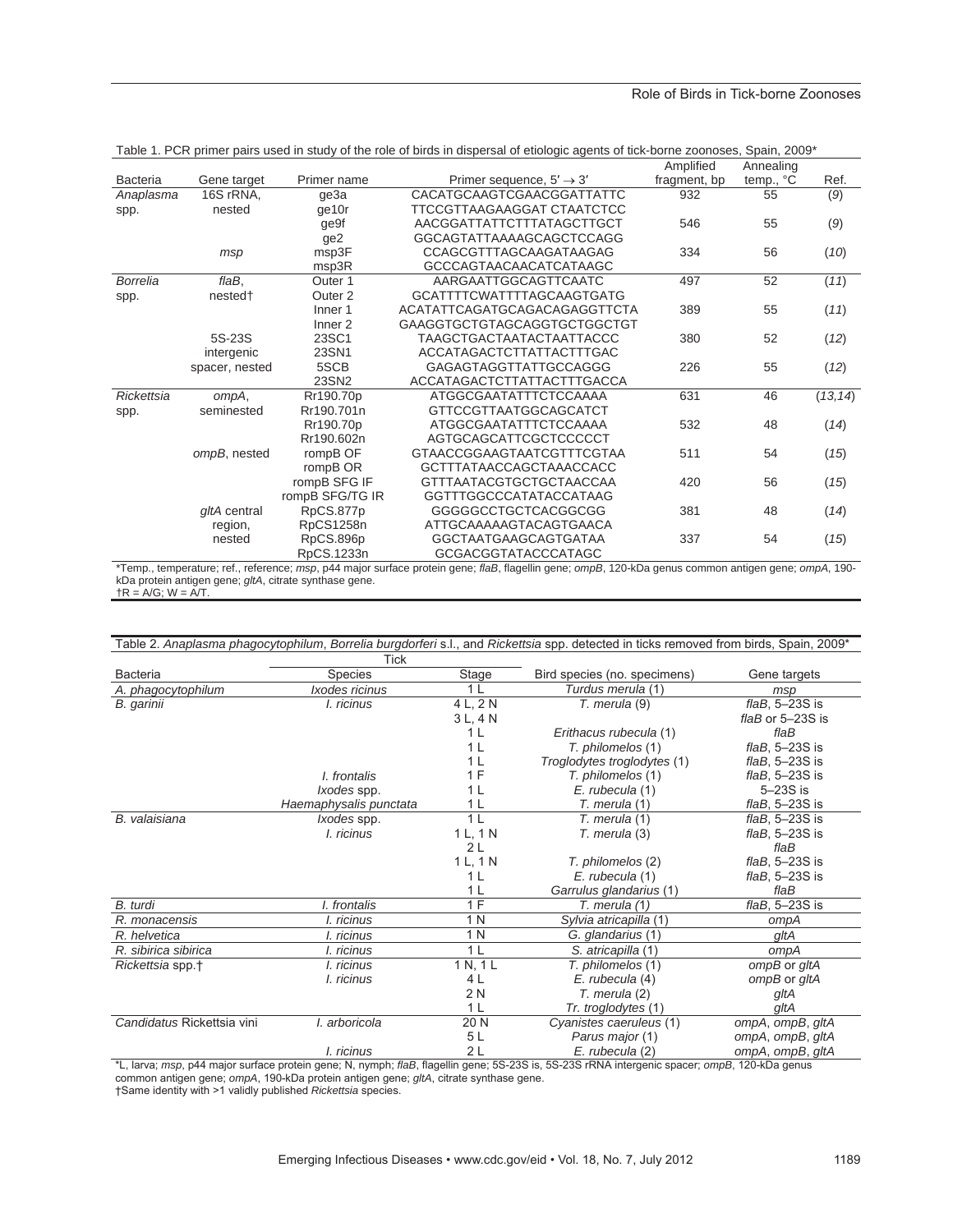## **DISPATCHES**

tree based on *ompA* gene shows the nearest relationships among *Rickettsia* spp. (Figure).

Two *I. ricinus* larvae showed co-infection with *B. garinii* and *Rickettsia* sp. One nymph was co-infected with *B. valaisiana* and *Rickettsia* sp.

#### **Conclusions**

The presence of *Anaplasma*, *Borrelia*, and *Rickettsia* species in ticks removed from passerine birds corroborates the role of these vertebrates in the epidemiology and dispersion of tick-borne pathogens in Spain and in other zones of the planet. Some of the parasitized birds in our study, such as the European robin (*Erithacus rubecula*) or Eurasian blackcap (*Sylvia atricapilla*), are considered migratory or partial migratory birds. In addition, these species share an ecologic niche and ectoparasites



Figure. The phylogenetic position of *Candidatus* Rickettsia vini based on the *ompA* nucleotide sequences in a study of the role of birds in dispersal of etiologic agents of tick-borne zoonoses, Spain, 2009. The evolutionary history was inferred by using the neighborjoining method. The optimal tree with the sum of branch length = 1.09961140 is shown. The percentage of replicate trees in which the associated taxa clustered in the bootstrap test (1,000 replicates) is shown next to the branches. The tree is drawn to scale, with branch lengths in the same units as those of the evolutionary distances used to infer the phylogenetic tree. The evolutionary distances were computed by using the Kimura 2-parameter method and are in the units of the number of base substitutions per site. Codon positions included were 1st+2nd+3rd+Noncoding. All positions containing gaps and missing data were eliminated from the dataset. A total of 563 positions were in the final dataset. Phylogenetic analyses were conducted in MEGA4 (*16* in online Technical Appendix, wwwnc. cdc.gov/EID/pdfs/11-1777-Techapp1.pdf).

(horizontal transmission) with other migratory birds that cover long distances from Africa to the Eurasian region.

Except for *I. arboricola*, the tick species captured in this study previously had been found on birds in Spain (*18* in online Technical Appendix). Nevertheless, *I. arboricola* ticks are commonly hosted by birds. The high prevalence of *I. ricinus* ticks was expected because it is the most frequent tick in this area, and the immature stages of this tick frequently parasitize birds.

*I. ricinus* ticks are the main vectors of *A. phagocytophilum* in Europe, and this microorganism has been detected on vegetation in the studied area (*1*). However, the low prevalence (0.5%) of *A*. *phagocytophilum* in the ticks in our study corroborates data from other studies (*19*,*20* in online Technical Appendix). The presence of *A. phagocytophilum* in a larva in our study supports the role of birds as reservoirs of *A. phagocytophilum*.

The prevalence (13.1%) of *B. burgdorferi* in our samples is similar to prevalences reported in other studies in Europe in which *I. ricinus* is the main species of tick captured from birds (*19* in online Technical Appendix). In Spain, *B. garinii*, *B. valaisiana*, and *B. afzelii* have been detected in ticks from birds (*18* in online Technical Appendix). According to our data, the human pathogen *B. garinii* was the most prevalent species, as reported in birds from Europe (*21* in online Technical Appendix). *B. turdi* was discovered in Asia. Although it has been recently detected in ticks from birds in Norway (*22* in online Technical Appendix), its finding in Spain was unexpected.

Regarding *Rickettsia* species, *R. monacensis* and *R. helvetica* are among the human pathogens detected in our study. Both species have been identified in ticks from birds in Europe (*19*,*20*,*23* in online Technical Appendix). On the contrary, *Candidatus* Rickettsia vini, a potential new *Rickettsia* species, also detected in our study, has not been related to human disease (*17* in online Technical Appendix). Several genospecies closely related to *R. heilongjiangensis* and *R. japonica* have been identified in *Ixodes* spp. ticks removed from birds (*23* in online Technical Appendix). *R. sibirica sibirica*, responsible for Siberian tick typhus in western People's Republic of China and in Siberia, was also amplified in an *I. ricinus* larva in this study.

Our data confirm the involvement of birds in the cycle of human tick-borne diseases. The findings confirm that birds can disperse vectors and microorganisms.

#### **Acknowledgments**

We thank Agustín Estrada-Peña for classifying the *I. arboricola* ticks and Óscar Gutiérrez for providing tick samples.

This study was presented in part at the XIV Congreso SEIMC (Sociedad Española de Enfermedades Infecciosas y Microbiología Clínica) (Spain) in May 2010, the GEPE Scientific